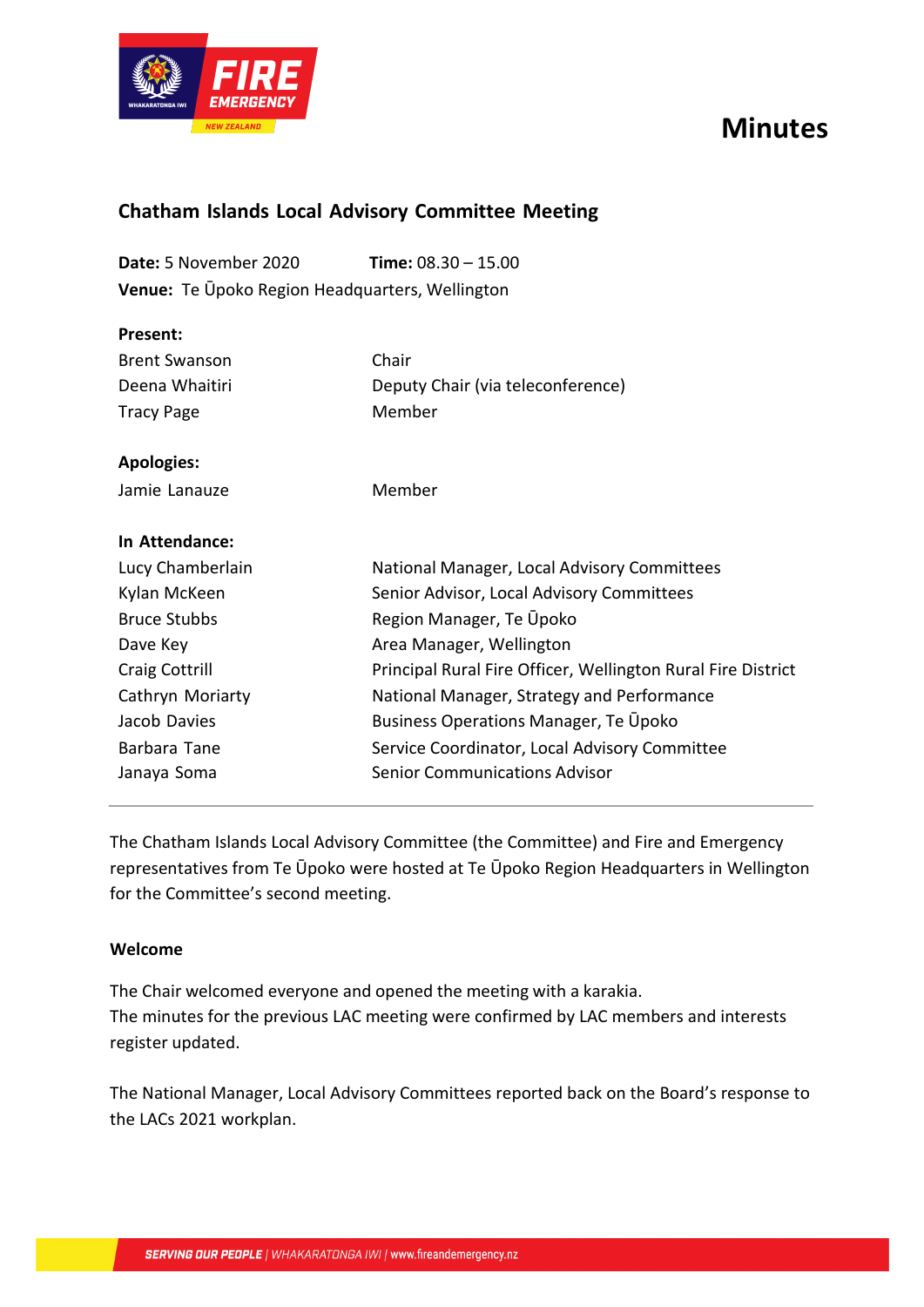### **Correspondence**

The Committee received a letter from the Fire and Emergency Board in response to its first report, which was presented to the October Board meeting, noting its approval of the progress and direction of the Committee's work.

### **Stakeholder Engagement**

The Committee finalised their engagement plan and will continue to focus on the following priority groups for 2020/21:

- **Iwi/Imi**
- **Chatham Islands Council**
- **Volunteers**
- **Health providers: Canterbury District Health Board and Ha o te ora Wharekauri Trust**
- **Department of Conservation**
- **Education Providers Kōhanga/Kura**
- **Fisheries/Divers**
- **Landowners/managers**
- **Tourism operators**
- **Pitt Islanders**

The Committee agreed to distribute an introductory letter to all households on the Chatham Islands to reach out to the wider community.

The Committee have engaged with the Chatham Islands Conservation Board and the Chatham Islands Fishers Forum. Committee members and representatives from Te Ūpoko Regional Leadership Team attended the Chatham Islands Stakeholders Forum outlining the establishment of the Chatham Islands LAC. Key stakeholders who attended this meeting included Ngāti Mutunga o Wharekauri Iwi Trust, Hokotehi Moriori Trust, Chatham Islands Council, and Chatham Islands Enterprise Trust. This forum created a good opportunity to start the communication process with a number of priority stakeholders identified in the Committee's 2020/21 work plan.

The 50th Jubilee of the Chatham Islands fire station in March 2021 was identified as an opportunity to engage with the community to expand the Fire and Emergency volunteer base.

To assist the Committee with collating information from forums and bigger gatherings, the Committee asked for the National LAC team to devise a sign-in sheet to collect information of attendees.